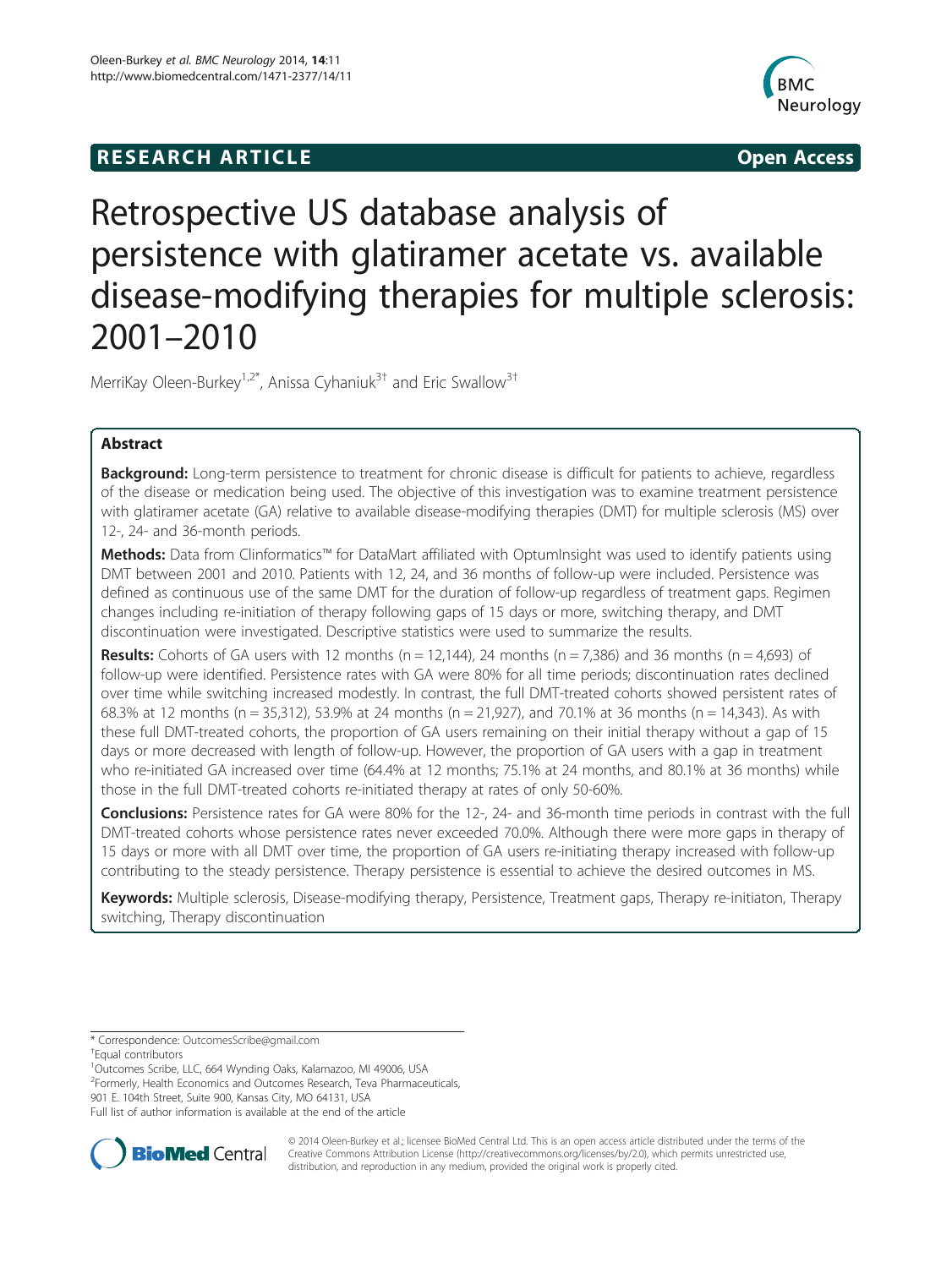# Background

Multiple sclerosis (MS) is a neurological condition characterized by axonal loss and acute focal inflammatory demyelination [[1\]](#page-6-0). The incidence of MS in the white population of the United States (US) in 2000 was estimated at 7.3 cases per 100,000 individuals, and the prevalence rate was 191 cases per 100,000 individuals [\[2\]](#page-6-0). The disease affects approximately 400,000 in the US and 2.3 million people globally [[3\]](#page-6-0). Diagnosis typically occurs between 20 and 50 years of age [[3\]](#page-6-0). MS occurs more frequently in women than men and in Caucasians more often than in other ethnic groups [\[4](#page-6-0)]. Approximately 85% of the cases of MS are initially diagnosed as relapsing-remitting multiple sclerosis (RRMS), which is characterized by disease exacerbations (new or recurring symptoms) and periods of remission [[5\]](#page-6-0).

Disease-modifying therapies (DMT) in conjunction with usual symptomatic and supportive care are the primary treatments for MS. Currently available DMTs include glatiramer acetate (GA; Copaxone, Teva Pharmaceuticals USA, Inc., North Wales, PA), intramuscular interferon beta-1a (IFNβ-1a IM; Avonex, Biogen Idec, Cambridge, MA), subcutaneous interferon beta-1a (IFNβ-1a SC; Rebif, EMD Serono Inc., Rockland, MA), interferon beta-1b (IFNβ-1b; Betaseron, Bayer Healthcare Pharmaceuticals, Inc., Montville, NJ; Extavia; Novartis Pharmaceutical Corporation, East Hanover, NJ), natalizumab (NZ; Tysabri, Biogen Idec, Cambridge, MA), fingolimod (FG; Gilenya, Novartis Pharmaceutical Corporation, East Hanover, NJ), teriflunomide (TF; Aubagio, Genzyme Corporation, Cambridge, MA) and dimethyl fumarate (DF; Tecfidera, Biogen Idec, Cambridge, MA). Although they are not curative, DMTs have been shown to reduce the occurrence of relapses and slow progression of disability [[6](#page-6-0)[-13](#page-7-0)].

Similar to patients with other chronic diseases, MS patients often have gaps in treatment, sometimes switch therapies, or discontinue treatment altogether. In a chart review of MS patients, treatment interruptions were most frequent in the first 6 months after initiation, with perceived lack of efficacy the most common reason for interruption [[14\]](#page-7-0). In other studies, key factors identified as influencing discontinuation and persistence failure in MS patients have included adverse events, fatigue associated with MS treatment, lack of efficacy, injection anxiety/problems, and patient out-of-pocket cost [[15](#page-7-0)-[22](#page-7-0)]. A study of patients at a large, multispecialty physician practice in the US also showed the early decline in DMT persistence. Of 25 patients initiating a DMT in the two-year study period, 26% were non-persistent to therapy within 4 months, 36% within 8 months and 42% within 14 months after initiation [[23\]](#page-7-0).

Although the published literature includes several studies dealing with persistence to DMT, most have involved small samples of patients with MS and did not follow

them to look for persistence trends over three years or more. The objective of this study is to investigate treatment persistence with GA relative to available DMT for MS in the 2001 to 2010 time frame over 12-, 24-, and 36-month periods.

# **Methods**

#### Data source

The administrative patient claims data used in this study included pharmacy claims, and patient eligibility information along with medical claims from United Health Group (UHG) and non-UHG plans. The individuals covered by these health plans, about 32 million annual lives in 2010, are geographically diverse across the US, with greatest representation in the South and Midwest US census regions. The plans provide fully insured coverage for outpatient prescription medication, professional (e.g., physician), and facility (e.g., hospital) services. Outpatient pharmacy claims provide, among other information, National Drug Codes (NDC) for dispensed medications, quantity dispensed, drug strength, days supply, provider specialty code, and health plan and patient costs.

No identifiable protected health information was extracted or accessed during the course of the study. Pursuant to the Health Insurance Portability and Accountability Act, the use of de-identified data does not require Institutional Review Board approval or waiver of authorization [\[24\]](#page-7-0).

#### Patient identification

Patients were selected for this analysis if they had evidence of MS as shown by an International Classification of Diseases, Ninth Revision (ICD-9) diagnostic code 340 and a claim for a marketed MS therapy between January 2001 and December 2008. Patients were required to have at least one claim for a marketed DMT during this time period as well as at least 24 months of insurance eligibility from the first treatment identified during the analysis period; this extended the analysis window to December 2010. MS therapies included in this analysis were GA, IFNβ-1a IM, IFNβ-1a SC, IFNβ-1b, and NZ. The oral therapies, FG, TF and DF, were not included as they either entered the market near the end of this analysis period (FG) and users did not meet the inclusion criteria, or they have come to the market since 2010 (TF and DF).

#### Subject cohorts

Three patient cohorts were examined based on follow-up information: patients with a minimum of 12 months of follow-up from the time of initiating a DMT, patients with a minimum of 24 months of follow-up, and patients with a minimum of 36 months of follow-up. These cohorts were not mutually exclusive; i.e., patients in the 36-month group could also be included in the 12 and 24-month groups. Persistence was defined as continuous use of the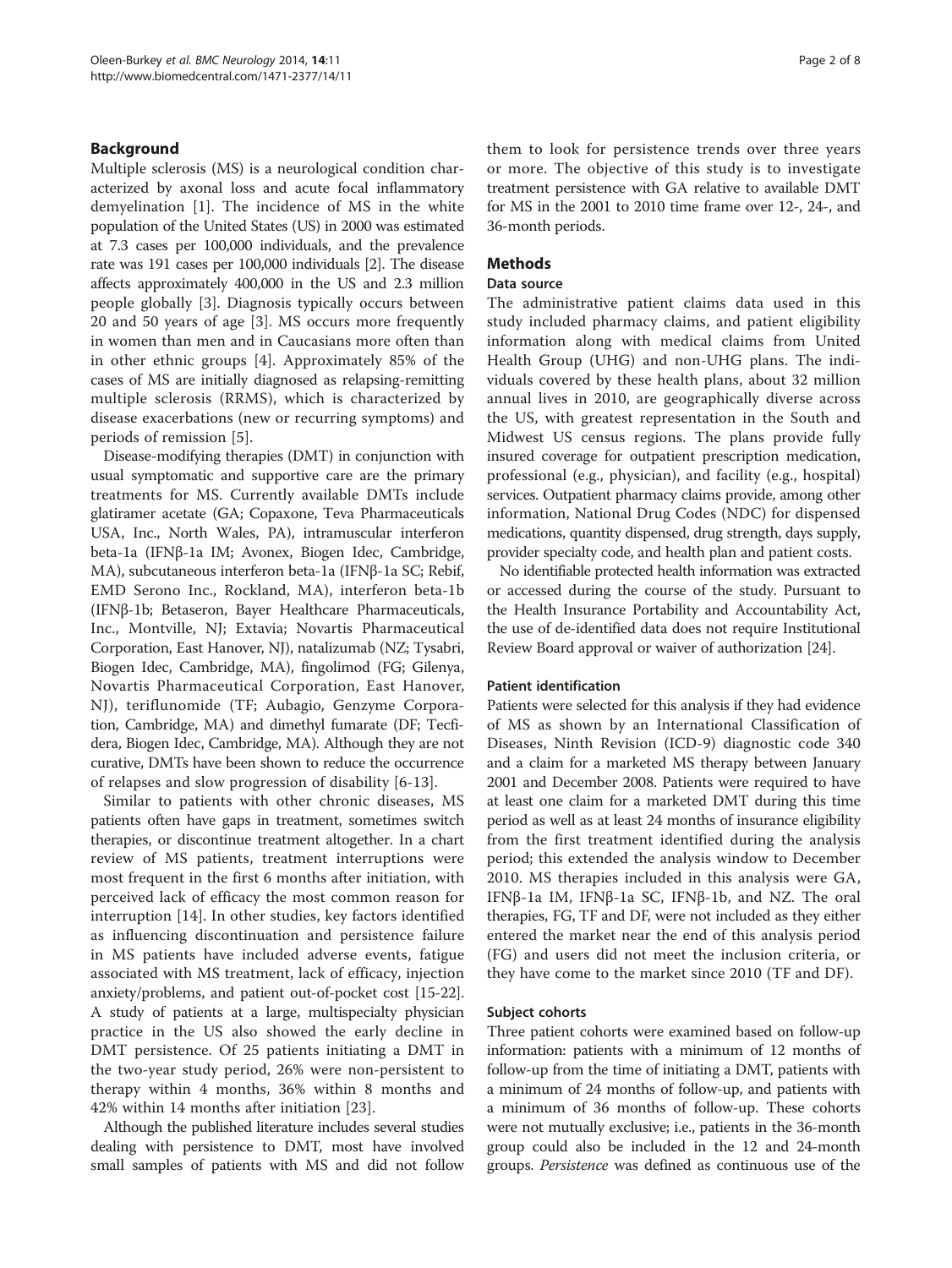same DMT for the duration of follow-up regardless of treatment gaps. Analyses of persistence and regimen changes were developed for patients initiating GA therapy and the cohort of those initiating any available DMT in the time frame.

#### Regimen changes

A patient was defined as having a gap in therapy if a prescription was not filled for the initial DMT before the days supply of its previous prescription plus a 15-day grace period expired. Fifteen days was used in this definition based on an analysis of the entire ten years of claims data that revealed that this was the most common threshold for a therapy gap. A patient was defined as having re-initiated therapy if s/he had a gap in initial DMT of at least 15 days and then filled another prescription for the same therapy at some point after the gap. A switch in therapy was defined as a prescription fill for a marketed MS therapy other than the initial DMT in a case where the patient stopped filling prescriptions for the initial MS therapy. Combination therapy was defined as a prescription fill for a marketed MS therapy other than the initial DMT prior to a gap occurring in the initial DMT; it also required a subsequent prescription fill for the initial DMT to confirm continued use. Patients were double counted if they had more than one regimen change in the analysis period. As a result, the total percentages presented below may be greater than 100%.

# Results

# Sample characteristics

There were 35,312 MS patients with 12 months of followup including 12,144 (34.4%) patients on GA therapy; 21,927 patients were identified with 24 months of followup, including 7,386 (33.7%) on GA therapy and 14,343 patients with 36 months of follow-up, including 4,693 (32.7%) who were using GA. The declining size of the samples with each extension of follow-up is due to changes in insurance coverage that make patients ineligible for inclusion in the claims database.

Age and gender were available for all three patient groups. Patient characteristics for the overall cohorts and GA initiator cohorts are presented in Table 1. The overall sample and GA initiating patients were similar with respect to age and gender. The 12-, 24- and 36 month cohorts also had similar demographic characteristics. Approximately 50% of patients were between 36 and 50 years of age at the time of the first identified MS treatment in the study period. About three-quarters (76%) of the overall sample were female. The percentage of females in the GA initiator cohort was slightly higher at 78%.

| Page 3 of 8 |  |  |
|-------------|--|--|
|-------------|--|--|

#### Table 1 Patient demographic characteristics\*

| Overall<br>35,312 | GΑ<br>12,144 | Overall<br>21,927                   | GΑ<br>7,386 | Overall<br>14,315 | GΑ    |
|-------------------|--------------|-------------------------------------|-------------|-------------------|-------|
|                   |              |                                     |             |                   |       |
|                   |              |                                     |             |                   | 4.693 |
|                   |              |                                     |             |                   |       |
| 0.6%              | 0.7%         | 0.7%                                | 0.7%        | 0.8%              | 0.8%  |
| 22.4%             | 21.7%        | 21.1%                               | 20.5%       | 19.2%             | 18.8% |
| 50.2%             | 50.3%        | 51.5%                               | 51.7%       | 52.3%             | 52.4% |
| 24.2%             | 24.5%        | 24.5%                               | 24.6%       | 25.6%             | 25.7% |
| 2.6%              | 2.8%         | 2.3%                                | 2.5%        | 2.2%              | 2.2%  |
|                   |              |                                     |             |                   |       |
| 76.5%             | 78.2%        | 76.7%                               | 78.6%       | 76.6%             | 78.6% |
|                   |              | $*Chorte are subset of one another$ |             |                   |       |

Cohorts are subsets of one another

# 12 Months following DMT initiation

Of patients initiating GA, 42.6% (5,178) remained on GA for the entire 12 months without a gap in therapy of 15 days or more; 2.1% (254) switched from GA to another MS therapy; 1.9% (233) appeared to use GA as combination therapy, and 52.4% (6,369) had a gap in therapy of  $\geq$ 15 days. Of the GA patients with a gap in therapy, 64.4% (4,101) re-initiated GA, 4.3% (273) switched to another therapy, and 30.8% (1,960) discontinued all DMT. Among patients with a minimum of 12 months of follow-up, the persistence rate with GA was 79.5%. When there was a regimen change, the average time to the first change in treatment was 124 days. The 12 month persistence experiences for those initiating GA are presented in Figure [1](#page-3-0).

For the full DMT-treated cohort, 47.2% (16,665) of the overall cohort remained on their initial treatment for the entire year without a gap; 10.0% (3,454) switched to a different MS therapy. A gap in therapy of 15 days or more was observed for 17,222 (48.8%) of the overall cohort. Of the patients with a gap in therapy, 61.4% (10,573) re-initiated their initial therapy and 44.9% (7,727) discontinued all disease-modifying therapy (DMT). The persistence rate for the entire DMT cohort over 12 months was 68.3%. Of those using DMT for 12 months, more than ninety-five percent of patients were on monotherapy for their MS, while 4.6% of patients appeared to receive combination therapy at some point during the analysis period. For those with a change in therapy regimen, the average time to the first change in treatment was 127 days.

## 24 Months following DMT initiation

The persistence experience of GA patients over 24 months is outlined in Figure [2.](#page-3-0) Of the 7,386 patients initiating GA, 24.6% remained on GA for the 24 months without a gap in therapy of 15 days or more; 2.6% switched from GA to another therapy, and 3.3% of patients appeared to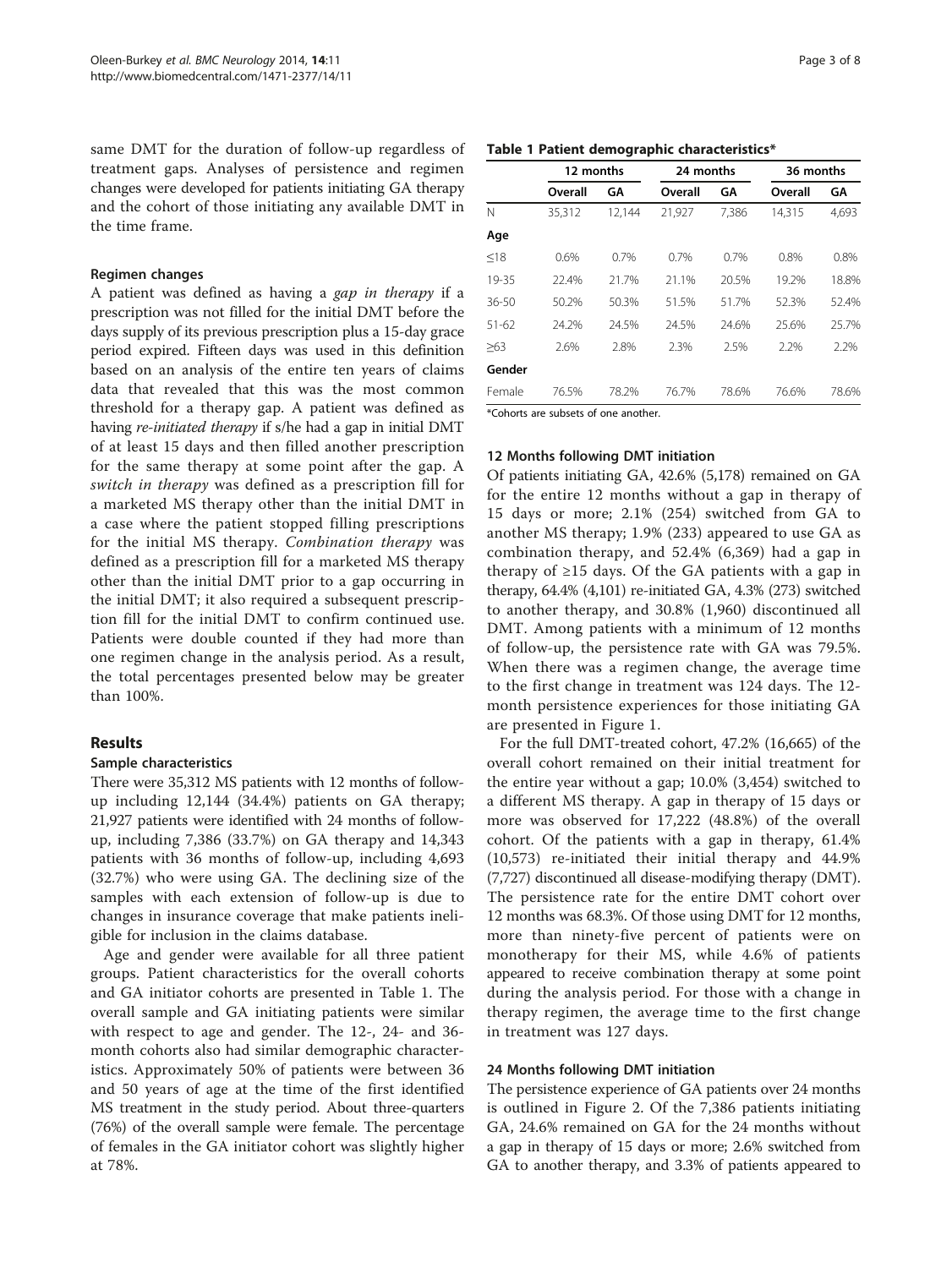<span id="page-3-0"></span>

use GA as combination therapy. Nearly seventy percent of patients had a gap in therapy of 15 days or more. Of the patients whose first change of regimen was a gap, 75.1% reinitiated GA, 0.6% appeared to add another MS therapy (combination therapy); 5.2% switched to another therapy, and 19.1% discontinued DMT. Accounting for those who switched therapies or stopped using GA, the persistence

rate with GA for those with a minimum of 24 months of follow-up was 80.5%.

For the 24-month cohort of GA users who experienced changes in their regimen, the average time to the first change in MS treatment was 222 days. The average time to the addition of a second therapy was 204 days, a first gap of 15 days or more occurred an average of 218 days

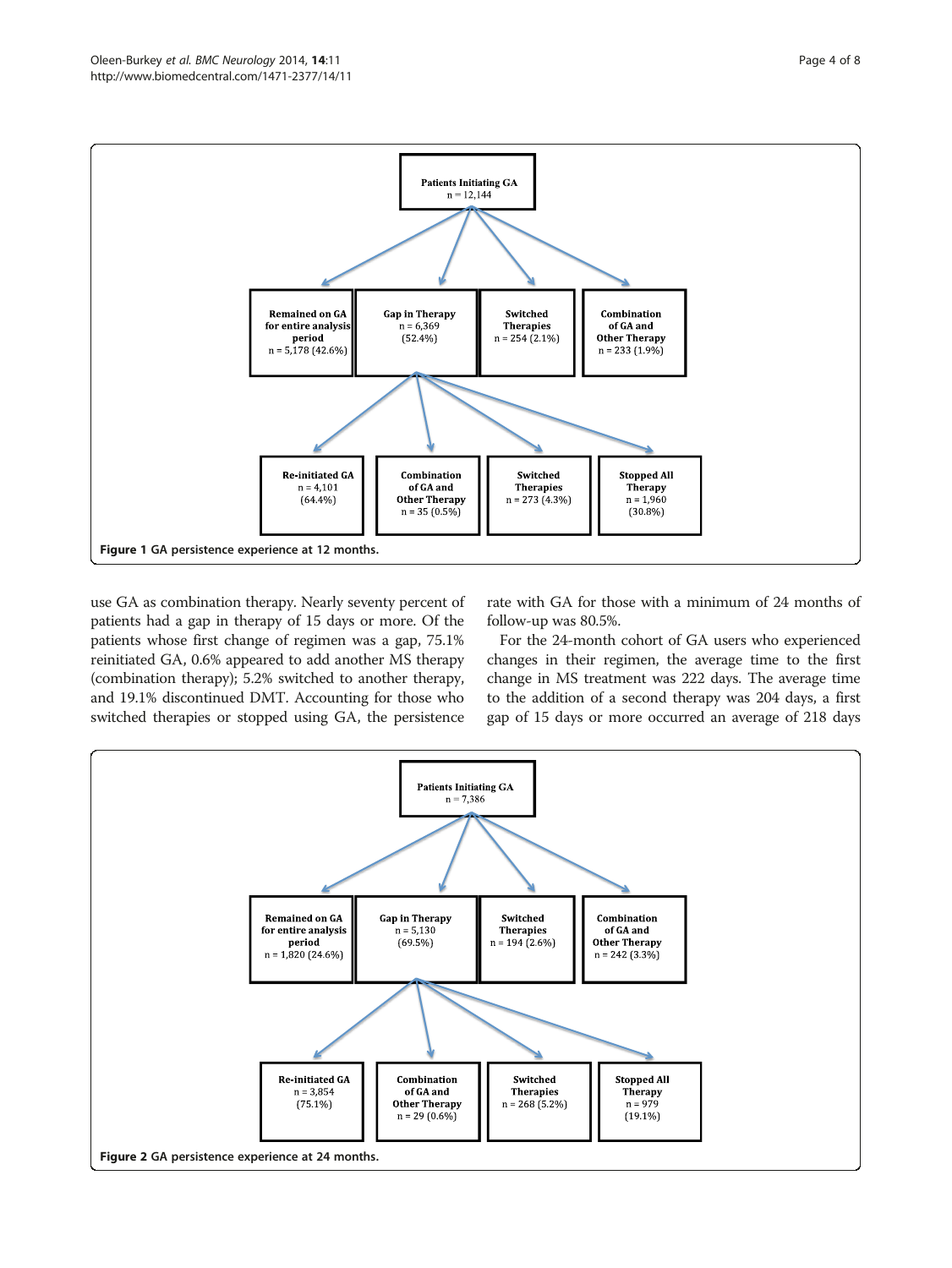into treatment; and a switch to another MS therapy occurred, on average, 227 days after beginning GA. After the initial therapy gap of 15 days or more, patients reinitiating GA did so at 54 days on average, with a treatment switch occurring an average of 109 days after the initial treatment gap.

In contrast, 30% (6,484) of the overall DMT-treated cohort remained on their initial therapy for the entire 24 months without a gap of 15 days or more; 16.0% (3,448) of patients switched to another MS therapy; and 67% (14,650) had a gap in therapy  $\geq$ 15 days. Of the patients with a gap in therapy, 51.5% (11,172) re-initiated their initial MS therapy; 7.6% appeared to be on combination therapy at some point during the 24-month period; and 30% (6,658) discontinued all DMT. The persistence rate with any DMT over the 24 months was 53.9%. When there was a regimen change, the average time to the first change in therapy was 215 days.

# 36 Months following DMT initiation

Figure 3 describes the persistence experience of GA patients at 36 months after initiation. Of those patients using GA, 16.8% (787) stayed on GA for the entire 36-month period without a gap in therapy of 15 days or more. 4.1% (194) switched from GA to another MS therapy and 2.4% (111) appeared to be using GA as combination therapy. Of patients with a gap in therapy of 15 days or more (3,601; 76.7%), 80.1% (2,884) reinitiated GA therapy; 5.1% (183) switched to another therapy and 14.0% (503) discontinued all therapies. Accounting for those who switched from GA to another therapy or

discontinued GA and all DMT, the persistence rate with GA after 36 months of followed was 81.2%. When a regimen change was made, the average time to the first change in treatment was 296 days.

For the full DMT-treated cohort at 36 months after initiation of a DMT, 21.0% (2,961) of patients remained on their initial therapy; 20% (2,870) had switched therapies and 76.0% (10,912) had a gap in therapy  $\geq$ 15 days. Of the patients with a gap in therapy, 56.0% (7,936) reinitiated their initial therapy. Combination therapy was observed in 9.9% of patients at some point in the analysis period and 14% (1,416) discontinued all DMT yielding a persistence rate with all available DMT of 70.1%. When a regimen change was made, the average time to the first change in treatment was 309 days.

# **Discussion**

Persistence for this investigation was defined as continuous use of the same DMT for the duration of follow-up (i.e., 12 months, 24 months, 36 months) regardless of treatment gaps. Among patients with a minimum of 12 months of follow-up, the persistence rate with GA was 79.5% while for the full cohort of DMT-treated patients the persistence rate at 12 months was 68.3%. This can be compared to the persistence investigation conducted by Reynolds et al. using a different US administrative claims database with MS patient-level data from 1996 to 2005 [\[25\]](#page-7-0). They found the persistence rate at 12 months for GA was 68.5%, and for all DMTs included in their study it was 65.1%. Differences in persistence rates between the studies may be the result of the time windows used for data extraction,

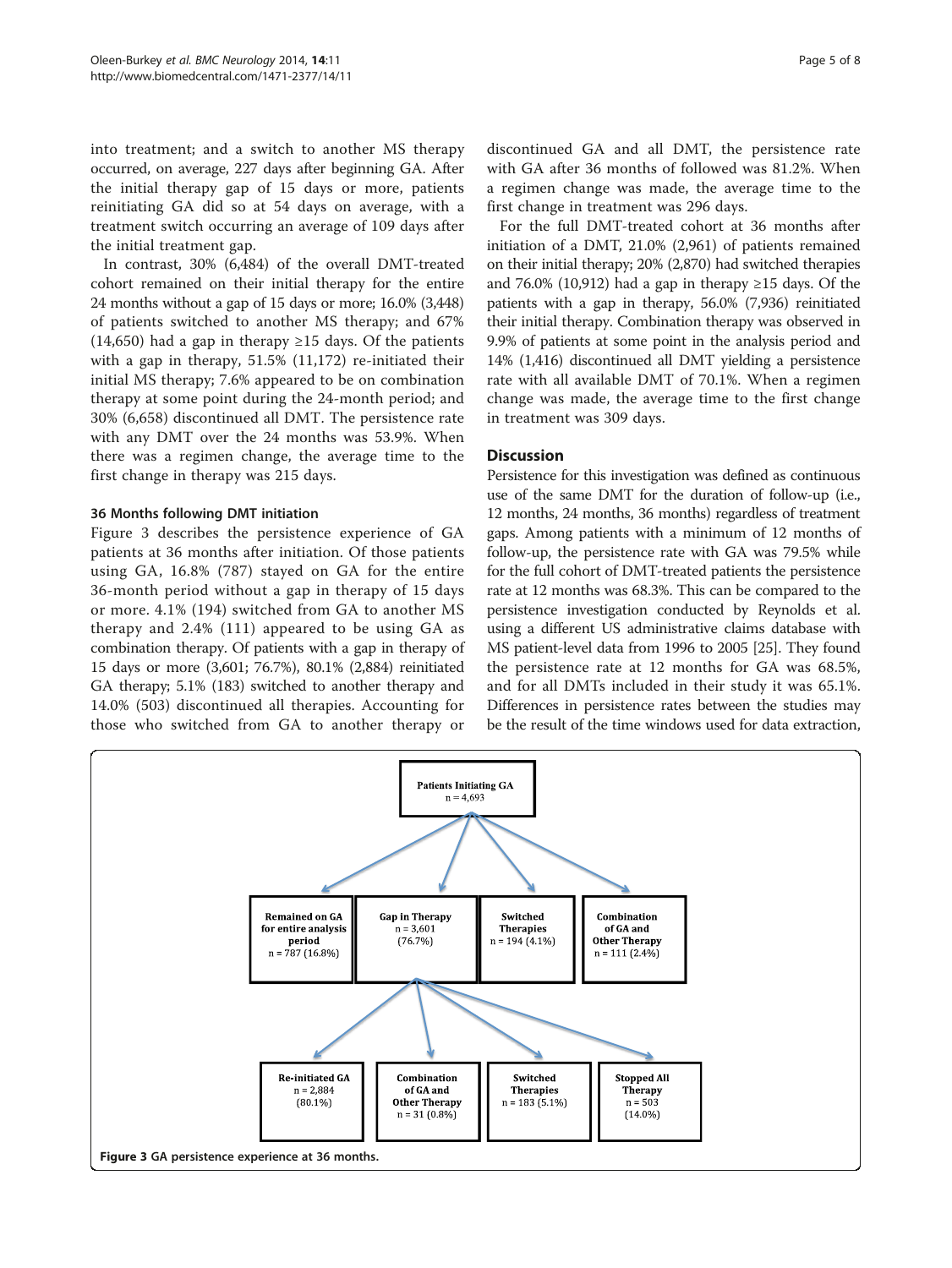and the sizes of the MS patient samples available for study. This study with a data extraction window of 2001 to 2010 included NZ that was not available for the Reynolds study. This could have resulted in more therapy switching and the corresponding washout periods without DMT that would decrease the persistence rates for all DMT. The data extraction time window used by Reynolds et al. (1996–2005) corresponds to the entry to the market of GA, and IFNβ-1a IM in 1996 and IFNβ-1a SC in 2002. Patients beginning new therapies were in the most vulnerable period for interruptions in therapy and that may be reflected in lower persistence rates than those seen in the later time window of this study. Reynolds et al. included 6,134 MS patients in their investigation, while this study had 35,312 MS patients available for the 12 month cohort. The characteristics of the patient samples in terms of age, gender and geographic distribution were very similar.

When patients with a minimum of two years of followup were examined for this study, the persistence rate for GA increased slightly to 80.5% and the corresponding rate for the full DMT-treated cohort fell to 53.9%. With 36 months of follow-up, the persistence rate for GA increased modestly to 81.2% and the persistence rate for the full DMT-treated cohort rose to 70.1%. Relative to the 12-month cohort, the persistence rates for GA remained stable for 24 and 36 months with modest increases in therapy switching and decreases in discontinuation. For the full DMT-treated cohort there was greater fluctuation in persistence rates over the three years. The proportion switching therapies increased with duration of follow-up while the proportion discontinuing DMT increased from 12 months to 24 months but declined after 36 months. This may reflect the introduction NZ in 2006 and the fact that patients needed to stop all DMT for several months for a washout period before they initiated NZ therapy. Results from this investigation do show some similarity to those of other investigators. Margolis et al. followed a cohort of newly diagnosed MS patients for an average of  $35.7 \pm 17.5$  months; those who were treated with DMT had a persistence rate of 72.3% [\[26\]](#page-7-0). Rio et al. reported that 80.0% of their DMT users continued on the same therapy without interruption after a mean follow-up of 47 months [\[19\]](#page-7-0), and Tremlett et al. reported that at the end of study follow-up (mean 2.4 years), the persistence rate for GA was 80.0% [[27](#page-7-0)].

Gaps in MS therapy are commonplace and this study shows that they increase with the duration of all DMT. However, the proportion of GA users who re-initiated therapy following gaps in therapy increased over time from 64.4% at 12 months to 80.1% at 36 months. This was in contrast to the full DMT-treated cohort that maintained a therapy re-initiation rate of 50-60% over 36 months. The lower re-initiation rate may be attributed

to some patients with more highly active disease who were hospitalized for a relapse, treated with corticosteroids, or taken off their DMT to begin another therapy. Regardless of DMT, the relatively high percentage of patients re-initiating the same therapy after a therapy gap may indicate that these patients are experiencing more short-term issues such as forgetfulness, failure to re-order medication, a problem with reimbursement or the desire to take a drug holiday with or without a physician's approval.

The consequences of medication gaps have begun to be reported and gaps have been shown to be associated with an increased risk of MS relapse [[27-29\]](#page-7-0). Tremlett et al. reported that therapy gaps were associated with a shorter time to first on-study relapse and trend towards future disease progression when compared to patients without missed doses [\[27](#page-7-0)].

Therapy regimen changes such as switching medication and stopping DMT interfere with persistence. In this study the rate of therapy switching increased over time; 4.3% of the GA cohort switched therapies in the first 12 months, 6.3% in 24 months and 8.0% over 36 months. This trend was consistent with the full DMT-treated cohort though the switching proportions for the GA cohort were somewhat lower than those for the overall sample: 10% over 12 months, 16% in 24 months and 20% over 36 months. This may reflect the results of Reynolds et al. who reported the lowest switch rates for GA relative to IFNβ [\[25](#page-7-0)]. When compared to other published results of therapy switching in MS, Margolis et al. reported more than twice as much DMT switching (21.3%) at 12 months as the 9.0% reported by Reynolds et al. [[25,26](#page-7-0)]. and the 10.0% reported in this study. However, for GA users specifically, Reynolds et al. reported somewhat higher switch rates than those seen with this study: 3.9% had switched to another DMT in the first 6 months, 6.4% had switched over 12 months, and 8.3% switched over 18 months [\[25](#page-7-0)]. This may be related to the earlier window of data extraction used by Reynolds et al. corresponding to the market introduction of GA.

Unlike therapy switching that increased with duration of therapy, the proportion discontinuing declined with duration of therapy in this study. This is consistent with the findings of others who have noted that the most vulnerable time for therapy discontinuation is the first six months of therapy [\[18,23\]](#page-7-0). There is evidence to suggest that the timing of therapy discontinuation is earlier when the reason is an adverse drug event and later when the reason for stopping is a perceived lack of therapy effect [[18,30](#page-7-0)]. Several investigators have explored the reasons for therapy discontinuation and they include factors related to the disease such as the type of MS, the level of disability or physician-documented disease progression, adverse effects, patients' perceptions of therapy ineffectiveness,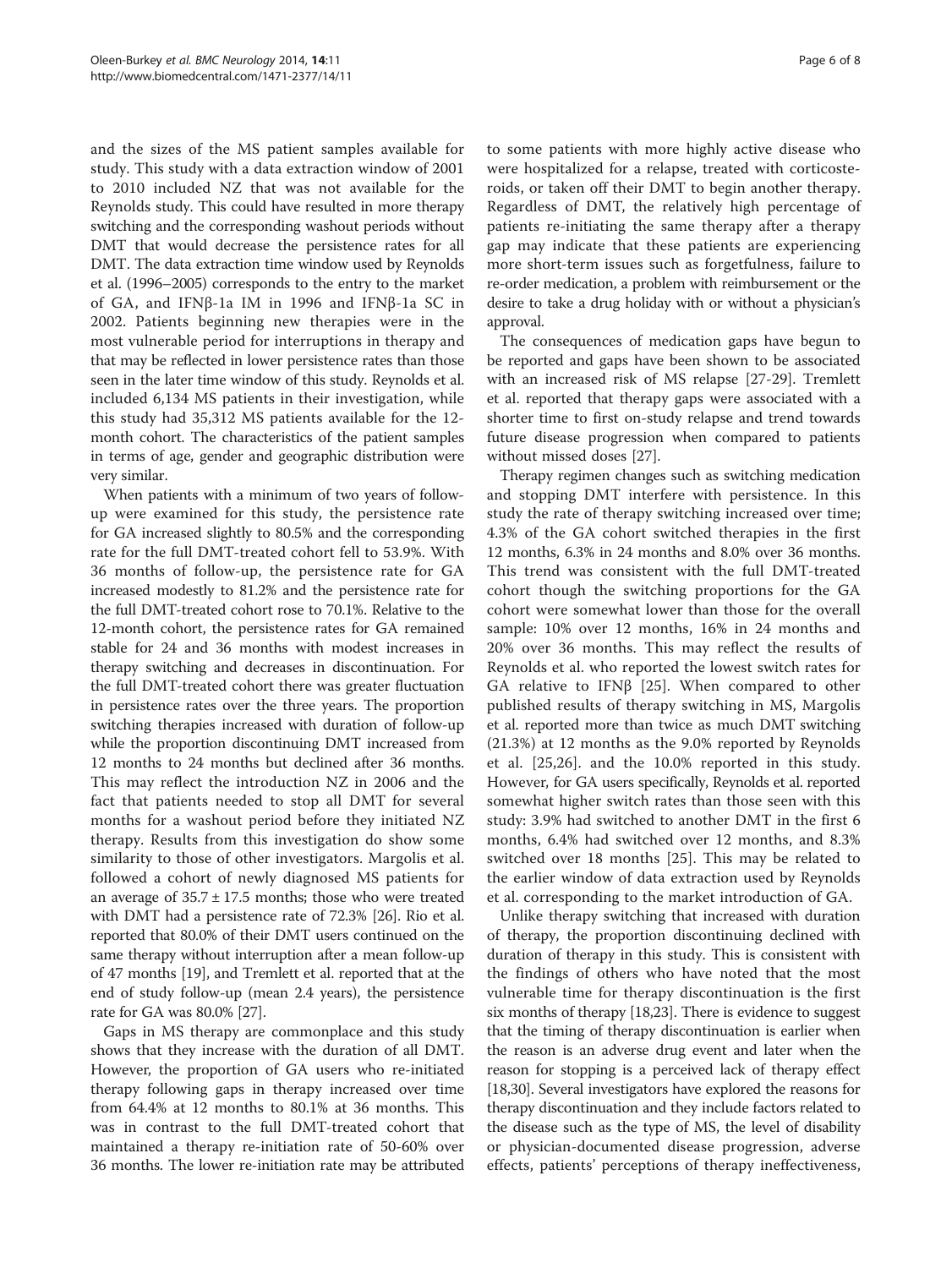<span id="page-6-0"></span>the presence of cognitive dysfunction, and/or depression and therapy cost [\[14-21](#page-7-0)].

# Limitations

Claims database analysis allows for estimation of realworld treatment patterns, including persistence with individual therapies, and the strength of our analysis derives from the large, geographically diverse population studied. All retrospective database analyses are subject to certain limitations, and the results of this study must be interpreted with appropriate consideration of these limitations. Claims data are collected primarily for payment purposes, not research, and are subject to coding errors. Presence of a diagnosis code for MS on a medical claim is not positive presence of MS. The presence of a claim for a filled prescription does not necessarily indicate that the medication was consumed or that it was taken as prescribed. Medications filled over-the-counter or provided as samples by the physician were not observed in the claims data, and regimen changes were based on filled prescriptions. Claims-based data are constrained by coverage limitations that determine the data available and limit generalizability of results to managed care patients.

Limitations specific to this study include the inability to ascertain the reasons why patients had a change in regimen. Although claims data do not provide this information, key factors influencing persistence and discontinuation in MS patients in the literature include those mentioned previously. Additionally, the study window of 2001 to 2010 did not allow an investigation of persistence with the new generation of oral therapies for MS.

#### Conclusions

Persistence with GA was 80% over the 12-month, 24 month and 36-month time periods. Although treatment gaps of 15 days or more were common for all DMT, higher rates of therapy re-initiation following treatment gaps was seen with GA than with the full DMT-treated cohort and this contributed to consistently high persistence rates with GA. Persistence with the full DMT-treated cohort fluctuated and never exceeded 70.0% over the three time periods. Rates of switching to another MS therapy were lower for patients initiating GA than for the full cohort of DMT-treated patients. Therapy discontinuation declined for all DMT over longer periods of follow-up. Persistence with MS therapy is essential to achieve the desired outcomes in MS. With the more recent introduction of several oral DMTs, further investigation of long-term therapy persistence in MS should be pursued.

#### Abbreviations

DF: Dimethyl fumarate; DMT: Disease-modifying therapy; FG: Fingolimod; GA: Glatiramer acetate; ICD-9: International classification of diseases, Ninth Revision; IFNβ-1a IM: Intramuscular interferon beta-1a; IFNβ-1a SC: Subcutaneous interferon beta-1a; IFNβ-1b: Interferon beta-1b;

MS: Multiple sclerosis; NDC: National drug codes; NZ: Natalizumab; RRMS: Relapsing-remitting multiple sclerosis; TF: Teriflunomide; UHG: United health group; US: United States.

#### Competing interests

MOB was an employee of Teva Pharmaceuticals, the distributor of glatiramer acetate, when this study was conducted and has received consulting fees for editing this manuscript. AC and ES are employees of OptumInsight that conducted the research under contract with Teva Pharmaceuticals. Support for this manuscript was provided by Teva Pharmaceuticals.

#### Authors' contributions

MOB conceived of the study, participated in the design of the study and interpretation of data, and helped to draft the manuscript. AC participated in the design of the study, interpretation of data and recommended revisions to the manuscript. ES participated in the design of the study, performed the data analysis, and helped with interpretation of data and drafting of the manuscript. All authors read and approved the final manuscript.

#### Acknowledgements

We thank Michelle Sotak and Gretchen Parker, OptumInsight, who provided medical writing assistance; their work was funded through a contract between Teva Pharmaceuticals and OptumInsight. Teva Pharmaceuticals funded the study, including manuscript preparation.

#### Author details

1 Outcomes Scribe, LLC, 664 Wynding Oaks, Kalamazoo, MI 49006, USA. <sup>2</sup> Formerly, Health Economics and Outcomes Research, Teva Pharmaceuticals, 901 E. 104th Street, Suite 900, Kansas City, MO 64131, USA. <sup>3</sup>OptumInsight Life Sciences, 13625 Technology Drive, Eden Prairie, MN 55344, USA.

#### Received: 14 August 2013 Accepted: 9 January 2014 Published: 14 January 2014

#### References

- 1. Compston A, Coles A: Multiple sclerosis. Lancet 2002, 359:1221-1231.
- 2. Mayr WT, Pittock SJ, McClelland RL, Jorgenson NW, Noseworthy JH, Rodriguez M: Incidence and prevalence of multiple sclerosis in Olmsted Country, Minnesota, 1985–2000. Neurology 2003, 61:1373–1377.
- 3. National Multiple Sclerosis Society: Who gets MS? [http://www.](http://www.nationalmssociety.org/about-multiple-sclerosis/what-we-know-about-ms/who-gets-ms/index.aspx) [nationalmssociety.org/about-multiple-sclerosis/what-we-know-about-ms/](http://www.nationalmssociety.org/about-multiple-sclerosis/what-we-know-about-ms/who-gets-ms/index.aspx) [who-gets-ms/index.aspx.](http://www.nationalmssociety.org/about-multiple-sclerosis/what-we-know-about-ms/who-gets-ms/index.aspx)
- 4. National Multiple Sclerosis Society: Epidemiology of MS. [http://www.](http://www.nationalmssociety.org/about-multiple-sclerosis/what-we-know-about-ms/who-gets-ms/epidemiology-of-ms/index.aspx) [nationalmssociety.org/about-multiple-sclerosis/what-we-know-about-ms/](http://www.nationalmssociety.org/about-multiple-sclerosis/what-we-know-about-ms/who-gets-ms/epidemiology-of-ms/index.aspx) [who-gets-ms/epidemiology-of-ms/index.aspx.](http://www.nationalmssociety.org/about-multiple-sclerosis/what-we-know-about-ms/who-gets-ms/epidemiology-of-ms/index.aspx)
- 5. Leary SM, Porter B, Thompson AJ: Multiple sclerosis: diagnosis and the management of acute relapses. Postgrad Med J 2005, 81:302–308.
- 6. Johnson KP, Brooks BR, Cohen JA, Ford CC, Goldstein J, Lisak RP, Myers LW, Panitch HS, Rose JW, Schiffer RB, Vollmer T, Weiner LP, Wolinsky JS, The Copolymer 1 Multiple Sclerosis Study Group: Extended use of glatiramer acetate (Copaxone) is well tolerated and maintains its clinical effect on multiple sclerosis relapse rate and degree of disability. Neurology 1998, 50:701–708.
- 7. Jacobs LD, Cookfair DL, Rudick RA, Herndon RM, Richert JR, Salazar AM, Fischer JS, Goodkin DE, Granger CV, Simon JH, Alam JJ, Bartoszak DM, Bourdette DN, Braiman J, Brownscheidle CM, Coats ME, Cohan SL, Dougherty DS, Kinkel RP, Mass MK, Munschauer FE, Priore RL, Pullicino PM, Scherokman BJ, Weinstock-Guttman B, Whitham RH: Intramuscular interferon beta-1a for disease progression in relapsing multiple sclerosis. Ann Neurol 1996, 39:285–294.
- 8. Ebers GC, PRISMS (Prevention of Relapses and Disability by Interferon β-1a Subcutaneously in Multiple Sclerosis) Study Group: Randomised doubleblind placebo-controlled study of interferon ß-1a in relapsing/remitting multiple sclerosis. Lancet 1998, 352:1498–1504.
- 9. The IFNB Multiple Sclerosis Study Group: Interferon beta-1b is effective in relapsing-remitting multiple sclerosis: clinical results of a multicenter, randomized, double-blind, placebo-controlled trial. Neurology 1993, 43:655–661.
- 10. Polman CH, O'Connor PW, Havrdova E, Hutchinson M, Kappos L, Miller DH, Phillips JT, Lublin FD, Giovannoni G, Wajgt A, Toal M, Lynn F, Panzara MA, Sandrock AW for the AFFIRM Investigators: A randomized, placebo-